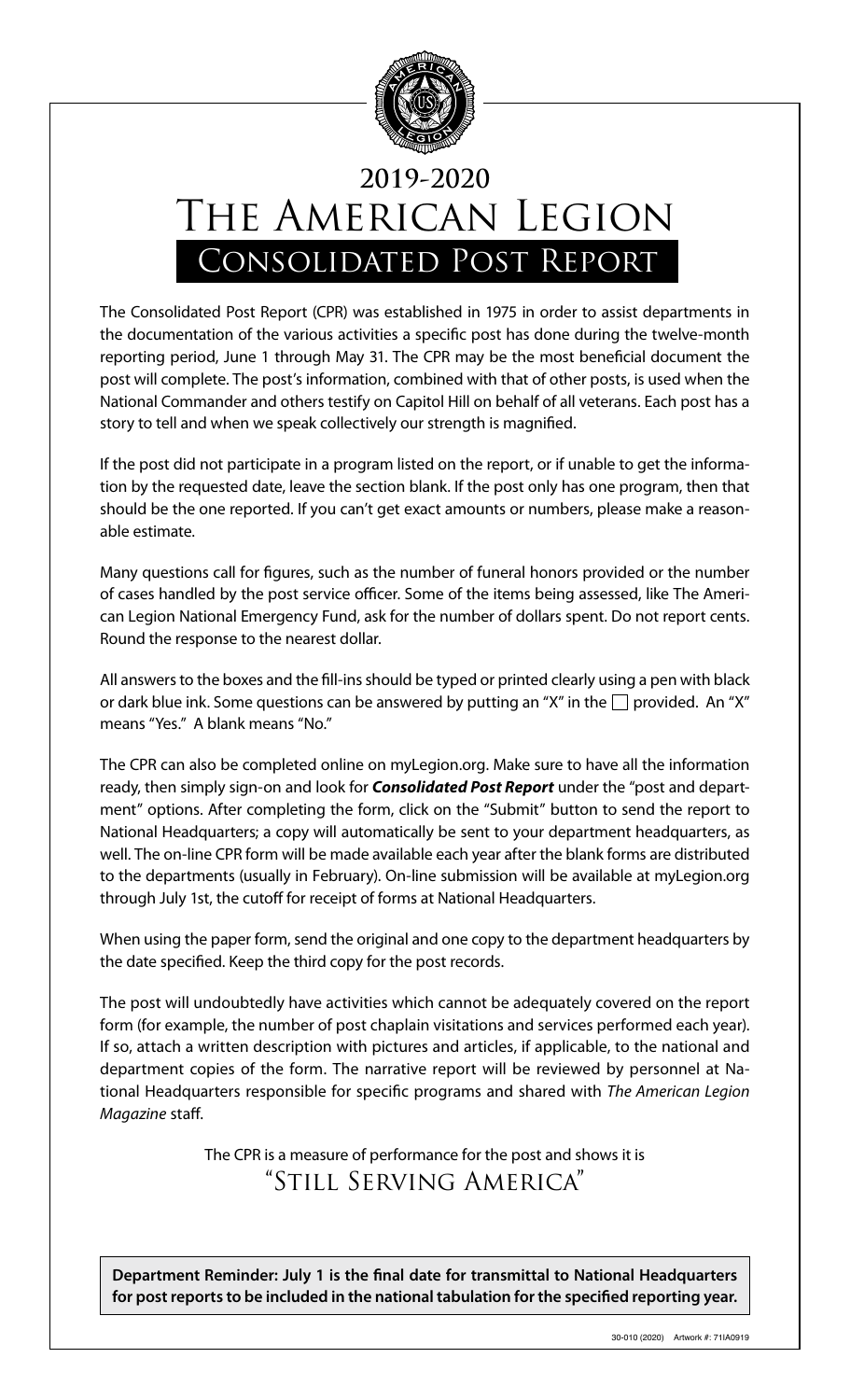

|                           |                                                                                                    |                   | $2019 - 2020$                              |                |                                                               |                                                                                                  |                                                            |
|---------------------------|----------------------------------------------------------------------------------------------------|-------------------|--------------------------------------------|----------------|---------------------------------------------------------------|--------------------------------------------------------------------------------------------------|------------------------------------------------------------|
| Department of (1)         |                                                                                                    |                   |                                            | Post No. $(2)$ |                                                               | District No. (3)                                                                                 |                                                            |
|                           |                                                                                                    |                   |                                            |                |                                                               |                                                                                                  |                                                            |
| Final 2019 Membership (4) | City $(5)$                                                                                         |                   |                                            |                |                                                               |                                                                                                  | State $(6)$                                                |
|                           | <b>VETERANS AFFAIRS AND REHABILITATION</b>                                                         |                   |                                            |                |                                                               |                                                                                                  |                                                            |
| 7<br>9                    | no. of cases handled by service officer(s)<br>no. of volunteer hours recorded at VA hospitals      | 8<br>10           |                                            |                |                                                               | emergency aid given to veterans from post funds<br>contributions to VA Voluntary Service program |                                                            |
| 11                        | has a VA Voluntary Service coordinator                                                             | 12                |                                            |                |                                                               | no. of VA Voluntary Service volunteers                                                           |                                                            |
| <b>NATIONAL SECURITY</b>  |                                                                                                    |                   |                                            |                |                                                               |                                                                                                  |                                                            |
| 13                        | Blood Donor program - no. of pints donated                                                         | 14                |                                            |                |                                                               | Blood Donor program: no. of blood donors                                                         |                                                            |
| 15                        | ROTC medals - no. presented by post                                                                | 16                |                                            |                | has a National Security chairperson                           |                                                                                                  |                                                            |
| 17                        | has a Crime Prevention/Law and Order program                                                       | 18                |                                            |                |                                                               | has a Fire Prevention/Protection program                                                         |                                                            |
| 19                        | participates in Homeland Sec/Disaster Relief                                                       | 20                |                                            |                | has a <b>POW/MIA</b> chairperson                              |                                                                                                  |                                                            |
| 21                        | has Law Enforcement of the Year program                                                            | 22                |                                            |                | has Fire Fighter of the Year program                          |                                                                                                  |                                                            |
| <b>PUBLIC RELATIONS</b>   |                                                                                                    |                   |                                            |                |                                                               |                                                                                                  |                                                            |
| 23<br>25                  | has a PR chairperson/officer<br>maintains a website                                                | 24<br>26          |                                            |                | produces a post publication                                   | no. of annual community events post participates                                                 |                                                            |
| 27                        | participates in Operation Comfort Warriors                                                         | 28                |                                            |                |                                                               | no. of post social media accounts (Facebook, Twitter, etc.)                                      |                                                            |
| 29                        | no. of times post mentioned on radio                                                               | 30                |                                            |                | no. of times post mentioned on TV                             |                                                                                                  |                                                            |
| 31                        | no. of times post mentioned on cable access TV                                                     | 32                |                                            |                |                                                               | no. of times post mentioned in newspaper (stories)                                               |                                                            |
| 33                        | no. of times post mentioned in newspaper (letters to editor)                                       |                   |                                            |                |                                                               |                                                                                                  |                                                            |
|                           | <b>CEREMONIAL HONORS FOR VETERANS - POST SPONSORS:</b>                                             |                   |                                            |                |                                                               |                                                                                                  |                                                            |
| 34                        | post has color guard / firing squad                                                                | 35                |                                            |                |                                                               | wake services honors provided for veterans                                                       |                                                            |
| 36<br>38                  | no. of funeral honors provided for veterans<br>post has ceremonial rifles or static display        | 37<br>39          | $\mathsf{S}$ , and the set of $\mathsf{S}$ |                | funeral cost to post                                          | number of equipment (guns, cannons, displays, etc.)                                              |                                                            |
|                           |                                                                                                    |                   |                                            |                |                                                               |                                                                                                  |                                                            |
| 40                        | <b>VETERANS EMPLOYMENT AND EDUCATION</b><br>has employment chairperson                             | 41                |                                            |                | has Homeless Veterans chairperson                             |                                                                                                  |                                                            |
| 42                        | participates in career fairs                                                                       | 43                |                                            |                |                                                               | no. of veterans referred to LVER or DVOP                                                         |                                                            |
| 44                        | no. placed in employment                                                                           | 45                |                                            |                | no. placed in job training program                            |                                                                                                  |                                                            |
| 46                        | promotes programs such as <i>Employer of the Year</i>                                              | 47                |                                            |                |                                                               | post submitted award: Homeless Veterans Outreach                                                 |                                                            |
| 48                        | post submitted award: Employer of the disabled                                                     | 49                |                                            |                |                                                               | post submitted award: Employer of Older Workers                                                  |                                                            |
| 50<br>52                  | award to Local Veteran' Employment Representative (LVER)<br>award to local office                  | 51<br>53          |                                            |                |                                                               | award to Disabled Veterans' Outreach Program (DVOP)                                              | award for Employer of veterans, large cat/+200 employees   |
| 54                        | award to Employer of veterans, med cat/50-200 employees                                            | 55                |                                            |                |                                                               |                                                                                                  | award for Employer of veterans, small cat/less than 50 emp |
| <b>AMERICANISM</b>        |                                                                                                    |                   |                                            |                |                                                               |                                                                                                  |                                                            |
| 56                        | Boys State: no. of boys sponsored                                                                  | 57                | S.                                         |                | Boys State: cost to post                                      |                                                                                                  |                                                            |
| 58<br>\$                  | American Legion Legacy Scholarship: amt donated                                                    | 59                |                                            |                |                                                               | participates in citizenship/naturalization activities                                            |                                                            |
| 60                        | Baseball: American Legion Baseball team sponsored                                                  | 61                | s                                          |                | cost of baseball team sponsorship                             |                                                                                                  |                                                            |
| 62<br>64                  | other athletic teams sponsored<br>Scouting: sponsors scout unit(s)                                 | 63<br>65          | Ś.                                         |                | cost of other teams<br>no. of youths in Legion Scouting       |                                                                                                  |                                                            |
| \$.<br>66                 | donated to scouting activities                                                                     | 67                |                                            |                |                                                               | <b>Oratorical Contest:</b> sponsored local contest                                               |                                                            |
| 68                        | no. of local Oratorical contestants                                                                | 69                | \$                                         |                | Oratorical cost to post                                       |                                                                                                  |                                                            |
| 70                        | participates in School Award program                                                               | 71                |                                            |                | no. of awards presented                                       |                                                                                                  |                                                            |
| 72<br>74                  | participates in American Education Week<br>no. of scholarships awarded                             | 73<br>75          | \$                                         |                | cost of American Education Week<br>cost of scholarship awards |                                                                                                  |                                                            |
| 76                        | participates in Vets in the Classroom                                                              | 77                | \$                                         |                | Vets in the Classroom cost to post                            |                                                                                                  |                                                            |
| 78                        | participates in Flag Day                                                                           | 79                |                                            |                | participates in Get Out The Vote                              |                                                                                                  |                                                            |
| 80                        | participates in Veterans Day                                                                       | 81                |                                            |                | participates in Memorial Day                                  |                                                                                                  |                                                            |
| 82<br>84                  | participates in American Legion Birthday                                                           | 83<br>85          | \$                                         |                |                                                               | participates in Four Chaplains Sunday                                                            |                                                            |
| 86                        | Community Service: Estimated no. of hours of service<br>Jr Shooting Sports Prog Club: no. of clubs | 87                |                                            |                | Community Service cost to post                                | Jr Shooting Sports Prog Club: no. of youth involved                                              |                                                            |
| \$<br>88                  | Jr Shooting Sports Prog cost to post                                                               | 89                |                                            |                | <b>Youth Cadet Law Enforcement</b>                            |                                                                                                  |                                                            |
| 90                        | Youth Cadet: no. of youth involved                                                                 | 91                | s                                          |                | Youth Cadet: cost to post                                     |                                                                                                  |                                                            |
| 92                        | participates in National Day of Prayer                                                             |                   |                                            |                |                                                               |                                                                                                  |                                                            |
|                           | <b>CHILDREN &amp; YOUTH (C&amp;Y)</b>                                                              |                   |                                            |                |                                                               |                                                                                                  |                                                            |
| 93<br>95<br>\$            | no. of <b>C&amp;Y</b> activities held<br>value of goods given to children (reasonable estimate)    | 94<br>96          |                                            |                | cash aid given to benefit children                            | no. of children given aid (cash or goods)                                                        |                                                            |
| 97                        | no. of volunteer hours for C&Y programs and activities                                             | 98                |                                            |                | participates in Halloween Safety                              |                                                                                                  |                                                            |
| 99                        | participates in Family Support Network                                                             | 100               | S                                          |                |                                                               | Family Support Network: cost to post                                                             |                                                            |
| 101                       | participates in Health & Child Safety                                                              | 102               |                                            |                | participates in April is C&Y Month                            |                                                                                                  |                                                            |
| 103<br>105                | participates in National Family Week<br>participates in Temporary Financial Assistance (TFA)       | 104<br>106        | \$<br>S                                    |                | parties, dinners, prizes and gifts<br>TFA: cost to post       |                                                                                                  |                                                            |
| 107<br>-\$                | administrative costs (paper, equipment, etc.)                                                      | 108               | Ş.                                         |                | cost of all other child service charities                     |                                                                                                  |                                                            |
| 109                       | American Legion Veteran & Children Foundation                                                      | 110 $\frac{1}{2}$ |                                            |                |                                                               | Veteran & Children Foundation: cost to post                                                      |                                                            |
|                           | <b>INTERNAL AFFAIRS &amp; MEMBERSHIP</b>                                                           |                   |                                            |                |                                                               |                                                                                                  |                                                            |
| 111                       | American Legion Riders: has Riders group                                                           | 112               |                                            |                |                                                               | no. of Legion family members in Riders group                                                     |                                                            |
| 113                       | participate in Legion Riders Legacy Run                                                            |                   | 114 \$                                     |                | Legacy Run: cost to post                                      |                                                                                                  |                                                            |
| 115                       | Sons of American Legion: has squadron                                                              | 116               |                                            |                |                                                               | Sons of American Legion: no of Sons in squadron                                                  |                                                            |
| 117<br>119                | participate in National Emergency Fund<br>participate in Support Our Troops                        | 118<br>120        | - S<br>$\mathsf{S}$ and $\mathsf{S}$       |                | Support our Troops: cost to post                              | National Emergency Fund: cost to post                                                            |                                                            |
| 121                       | Support Our Troops: no. of volunteers                                                              | 122               |                                            |                |                                                               | Support Our Troops: no. of volunteer hours                                                       |                                                            |
| 123                       | American Legion Amateur Radio Club: has radio club                                                 | 124               | $\mathsf{S}$                               |                |                                                               | American Legion Amateur Radio Club: cost to post                                                 |                                                            |
| 125                       | Participated in <b>Buddy Check</b>                                                                 | 126               |                                            |                | Number of members contacted<br>Number of events hosted        |                                                                                                  |                                                            |
| 127<br>129 \$             | Participated in Veterans Service Days<br>all other fund raising not captured above                 | 128               |                                            |                |                                                               |                                                                                                  |                                                            |

\_\_\_\_\_\_\_\_\_\_\_\_\_\_\_\_\_\_\_\_\_\_\_\_\_\_\_\_\_\_\_\_\_\_\_\_\_\_\_\_\_\_ \_\_\_\_\_\_\_\_\_\_\_\_\_\_\_\_\_\_\_\_\_\_\_\_\_\_\_\_\_\_\_\_\_\_\_\_\_\_\_\_\_\_ \_\_\_\_\_\_\_\_\_\_\_\_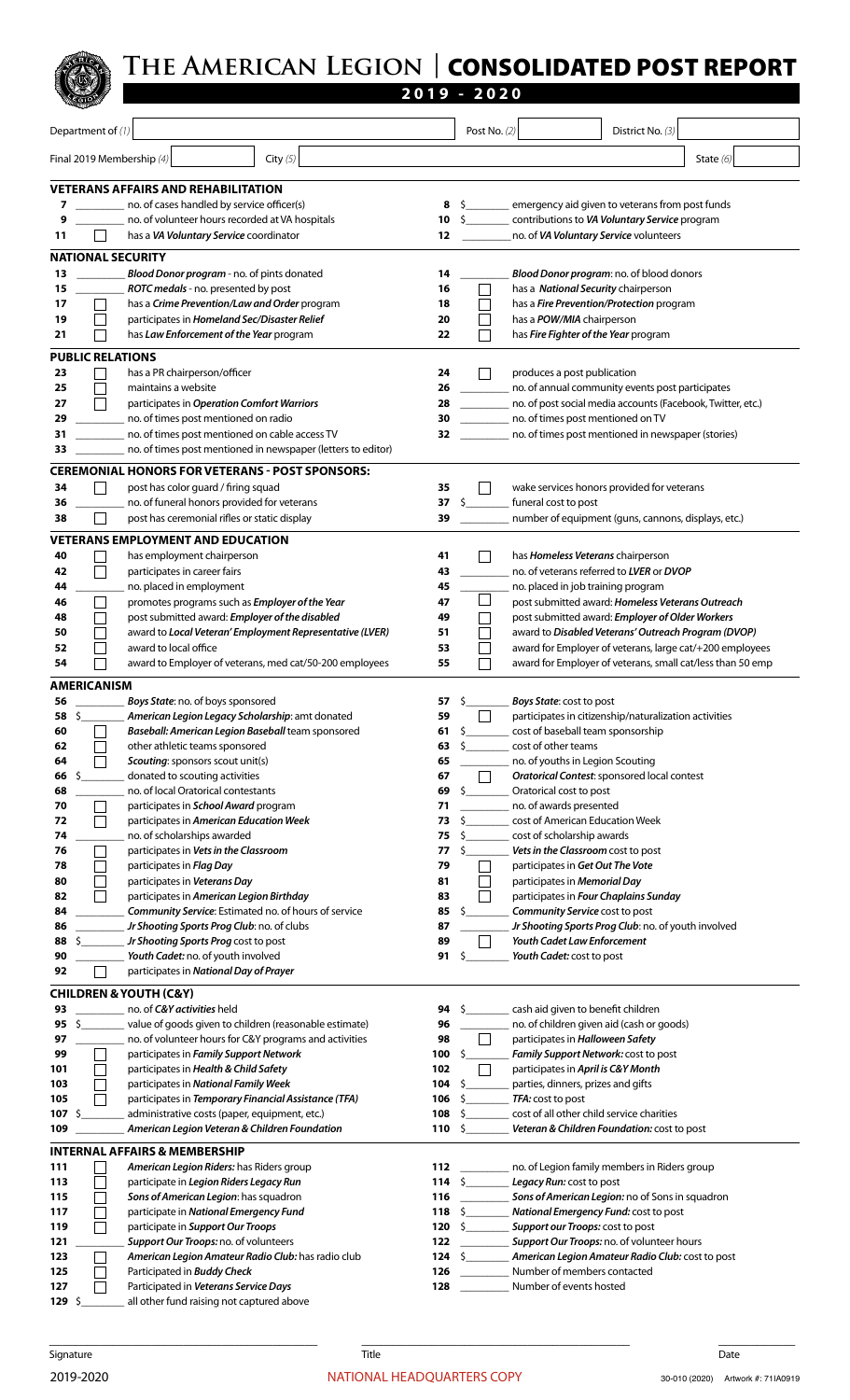

|                                |                                                                                                         |                          | 2019 - 2020                                        |  |                                                                  |                                                                                                     |                                                            |
|--------------------------------|---------------------------------------------------------------------------------------------------------|--------------------------|----------------------------------------------------|--|------------------------------------------------------------------|-----------------------------------------------------------------------------------------------------|------------------------------------------------------------|
| Department of (1)              |                                                                                                         |                          | Post No. $(2)$                                     |  |                                                                  | District No. (3)                                                                                    |                                                            |
|                                |                                                                                                         |                          |                                                    |  |                                                                  |                                                                                                     |                                                            |
| Final 2019 Membership (4)      | City $(5)$                                                                                              |                          |                                                    |  |                                                                  |                                                                                                     | State $(6)$                                                |
|                                | <b>VETERANS AFFAIRS AND REHABILITATION</b>                                                              |                          |                                                    |  |                                                                  |                                                                                                     |                                                            |
|                                | no. of cases handled by service officer(s)                                                              | 8                        |                                                    |  |                                                                  | emergency aid given to veterans from post funds                                                     |                                                            |
| 9<br>11                        | no. of volunteer hours recorded at VA hospitals<br>has a VA Voluntary Service coordinator               | 10<br>12                 |                                                    |  |                                                                  | contributions to VA Voluntary Service program<br>no. of VA Voluntary Service volunteers             |                                                            |
|                                |                                                                                                         |                          |                                                    |  |                                                                  |                                                                                                     |                                                            |
| <b>NATIONAL SECURITY</b><br>13 | Blood Donor program - no. of pints donated                                                              | 14                       |                                                    |  |                                                                  | Blood Donor program: no. of blood donors                                                            |                                                            |
| 15                             | ROTC medals - no. presented by post                                                                     | 16                       |                                                    |  | has a National Security chairperson                              |                                                                                                     |                                                            |
| 17                             | has a Crime Prevention/Law and Order program                                                            | 18                       |                                                    |  |                                                                  | has a Fire Prevention/Protection program                                                            |                                                            |
| 19                             | participates in Homeland Sec/Disaster Relief                                                            | 20                       |                                                    |  | has a <b>POW/MIA</b> chairperson                                 |                                                                                                     |                                                            |
| 21                             | has Law Enforcement of the Year program                                                                 | 22                       |                                                    |  | has Fire Fighter of the Year program                             |                                                                                                     |                                                            |
| <b>PUBLIC RELATIONS</b>        |                                                                                                         |                          |                                                    |  |                                                                  |                                                                                                     |                                                            |
| 23<br>25                       | has a PR chairperson/officer<br>maintains a website                                                     | 24<br>26                 |                                                    |  | produces a post publication                                      | no. of annual community events post participates                                                    |                                                            |
| 27                             | participates in Operation Comfort Warriors                                                              | 28                       |                                                    |  |                                                                  | no. of post social media accounts (Facebook, Twitter, etc.)                                         |                                                            |
| 29                             | no. of times post mentioned on radio                                                                    | 30                       | no. of times post mentioned on TV                  |  |                                                                  |                                                                                                     |                                                            |
| 31                             | no. of times post mentioned on cable access TV                                                          | 32                       | no. of times post mentioned in newspaper (stories) |  |                                                                  |                                                                                                     |                                                            |
| 33                             | no. of times post mentioned in newspaper (letters to editor)                                            |                          |                                                    |  |                                                                  |                                                                                                     |                                                            |
|                                | <b>CEREMONIAL HONORS FOR VETERANS - POST SPONSORS:</b>                                                  |                          |                                                    |  |                                                                  |                                                                                                     |                                                            |
| 34<br>36                       | post has color guard / firing squad<br>no. of funeral honors provided for veterans                      | 35<br>37                 | $\mathsf{\hat{S}}$                                 |  | funeral cost to post                                             | wake services honors provided for veterans                                                          |                                                            |
| 38                             | post has ceremonial rifles or static display                                                            | 39                       |                                                    |  |                                                                  | number of equipment (guns, cannons, displays, etc.)                                                 |                                                            |
|                                | <b>VETERANS EMPLOYMENT AND EDUCATION</b>                                                                |                          |                                                    |  |                                                                  |                                                                                                     |                                                            |
| 40                             | has employment chairperson                                                                              | 41                       |                                                    |  | has Homeless Veterans chairperson                                |                                                                                                     |                                                            |
| 42                             | participates in career fairs                                                                            | 43                       |                                                    |  |                                                                  | no. of veterans referred to LVER or DVOP                                                            |                                                            |
| 44                             | no. placed in employment                                                                                | 45                       |                                                    |  | no. placed in job training program                               |                                                                                                     |                                                            |
| 46<br>48                       | promotes programs such as <i>Employer</i> of the Year<br>post submitted award: Employer of the disabled | 47<br>49                 |                                                    |  |                                                                  | post submitted award: Homeless Veterans Outreach<br>post submitted award: Employer of Older Workers |                                                            |
| 50                             | award to Local Veteran' Employment Representative (LVER)                                                | 51                       |                                                    |  |                                                                  | award to Disabled Veterans' Outreach Program (DVOP)                                                 |                                                            |
| 52                             | award to local office                                                                                   | 53                       |                                                    |  |                                                                  |                                                                                                     | award for Employer of veterans, large cat/+200 employees   |
| 54                             | award to Employer of veterans, med cat/50-200 employees                                                 | 55                       |                                                    |  |                                                                  |                                                                                                     | award for Employer of veterans, small cat/less than 50 emp |
| AMERICANISM                    |                                                                                                         |                          |                                                    |  |                                                                  |                                                                                                     |                                                            |
| 56                             | Boys State: no. of boys sponsored                                                                       | 57                       | S.                                                 |  | Boys State: cost to post                                         |                                                                                                     |                                                            |
| 58<br>Ş<br>60                  | American Legion Legacy Scholarship: amt donated<br>Baseball: American Legion Baseball team sponsored    | 59<br>61                 | s                                                  |  | cost of baseball team sponsorship                                | participates in citizenship/naturalization activities                                               |                                                            |
| 62                             | other athletic teams sponsored                                                                          | 63                       | \$                                                 |  | cost of other teams                                              |                                                                                                     |                                                            |
| 64                             | Scouting: sponsors scout unit(s)                                                                        | 65                       |                                                    |  | no. of youths in Legion Scouting                                 |                                                                                                     |                                                            |
| \$.<br>66                      | donated to scouting activities                                                                          | 67                       |                                                    |  |                                                                  | Oratorical Contest: sponsored local contest                                                         |                                                            |
| 68<br>70                       | no. of local Oratorical contestants<br>participates in School Award program                             | 69<br>71                 | S.                                                 |  | Oratorical cost to post<br>no. of awards presented               |                                                                                                     |                                                            |
| 72                             | participates in American Education Week                                                                 | 73                       |                                                    |  | cost of American Education Week                                  |                                                                                                     |                                                            |
| 74                             | no. of scholarships awarded                                                                             | 75                       | S.                                                 |  | cost of scholarship awards                                       |                                                                                                     |                                                            |
| 76                             | participates in Vets in the Classroom                                                                   | 77                       | \$                                                 |  | Vets in the Classroom cost to post                               |                                                                                                     |                                                            |
| 78<br>80                       | participates in Flag Day<br>participates in Veterans Day                                                | 79<br>81                 |                                                    |  | participates in Get Out The Vote<br>participates in Memorial Day |                                                                                                     |                                                            |
| 82                             | participates in American Legion Birthday                                                                | 83                       |                                                    |  |                                                                  | participates in Four Chaplains Sunday                                                               |                                                            |
| 84                             | Community Service: Estimated no. of hours of service                                                    | 85                       | \$                                                 |  | Community Service cost to post                                   |                                                                                                     |                                                            |
| 86<br>88<br>Ş.                 | Jr Shooting Sports Prog Club: no. of clubs<br>Jr Shooting Sports Prog cost to post                      | 87<br>89                 |                                                    |  | <b>Youth Cadet Law Enforcement</b>                               | Jr Shooting Sports Prog Club: no. of youth involved                                                 |                                                            |
| 90                             | Youth Cadet: no. of youth involved                                                                      | 91                       | S                                                  |  | Youth Cadet: cost to post                                        |                                                                                                     |                                                            |
| 92                             | participates in National Day of Prayer                                                                  |                          |                                                    |  |                                                                  |                                                                                                     |                                                            |
|                                | <b>CHILDREN &amp; YOUTH (C&amp;Y)</b>                                                                   |                          |                                                    |  |                                                                  |                                                                                                     |                                                            |
| 93                             | no. of C&Y activities held                                                                              | 94                       |                                                    |  | cash aid given to benefit children                               |                                                                                                     |                                                            |
| $\zeta$<br>95                  | value of goods given to children (reasonable estimate)                                                  | 96                       |                                                    |  |                                                                  | no. of children given aid (cash or goods)                                                           |                                                            |
| 97<br>99                       | no. of volunteer hours for C&Y programs and activities<br>participates in Family Support Network        | 98<br>100                | S                                                  |  | participates in Halloween Safety                                 | Family Support Network: cost to post                                                                |                                                            |
| 101                            | participates in Health & Child Safety                                                                   | 102                      |                                                    |  | participates in April is C&Y Month                               |                                                                                                     |                                                            |
| 103                            | participates in National Family Week                                                                    | 104                      | \$                                                 |  | parties, dinners, prizes and gifts                               |                                                                                                     |                                                            |
| 105                            | participates in Temporary Financial Assistance (TFA)                                                    | 106                      | S                                                  |  | TFA: cost to post                                                |                                                                                                     |                                                            |
| 107 S<br>109                   | administrative costs (paper, equipment, etc.)<br>American Legion Veteran & Children Foundation          | 108<br>110               | S.<br>- \$                                         |  | cost of all other child service charities                        | Veteran & Children Foundation: cost to post                                                         |                                                            |
|                                | <b>INTERNAL AFFAIRS &amp; MEMBERSHIP</b>                                                                |                          |                                                    |  |                                                                  |                                                                                                     |                                                            |
| 111                            | American Legion Riders: has Riders group                                                                | 112                      |                                                    |  |                                                                  | no. of Legion family members in Riders group                                                        |                                                            |
| 113                            | participate in Legion Riders Legacy Run                                                                 | 114 \$                   |                                                    |  | Legacy Run: cost to post                                         |                                                                                                     |                                                            |
| 115                            | Sons of American Legion: has squadron                                                                   | 116                      |                                                    |  |                                                                  | Sons of American Legion: no of Sons in squadron                                                     |                                                            |
| 117<br>119                     | participate in National Emergency Fund<br>participate in Support Our Troops                             | 118 $\frac{1}{2}$<br>120 | S.                                                 |  | Support our Troops: cost to post                                 | National Emergency Fund: cost to post                                                               |                                                            |
| 121                            | Support Our Troops: no. of volunteers                                                                   | 122                      |                                                    |  |                                                                  | Support Our Troops: no. of volunteer hours                                                          |                                                            |
| 123                            | American Legion Amateur Radio Club: has radio club                                                      | 124                      | \$                                                 |  |                                                                  | American Legion Amateur Radio Club: cost to post                                                    |                                                            |
| 125                            | Participated in <b>Buddy Check</b>                                                                      | 126                      |                                                    |  | Number of members contacted                                      |                                                                                                     |                                                            |
| 127<br>$129 \;$ \$             | Participated in Veterans Service Days<br>all other fund raising not captured above                      | 128                      |                                                    |  | Number of events hosted                                          |                                                                                                     |                                                            |
|                                |                                                                                                         |                          |                                                    |  |                                                                  |                                                                                                     |                                                            |

\_\_\_\_\_\_\_\_\_\_\_\_\_\_\_\_\_\_\_\_\_\_\_\_\_\_\_\_\_\_\_\_\_\_\_\_\_\_\_\_\_\_ \_\_\_\_\_\_\_\_\_\_\_\_\_\_\_\_\_\_\_\_\_\_\_\_\_\_\_\_\_\_\_\_\_\_\_\_\_\_\_\_\_\_ \_\_\_\_\_\_\_\_\_\_\_\_